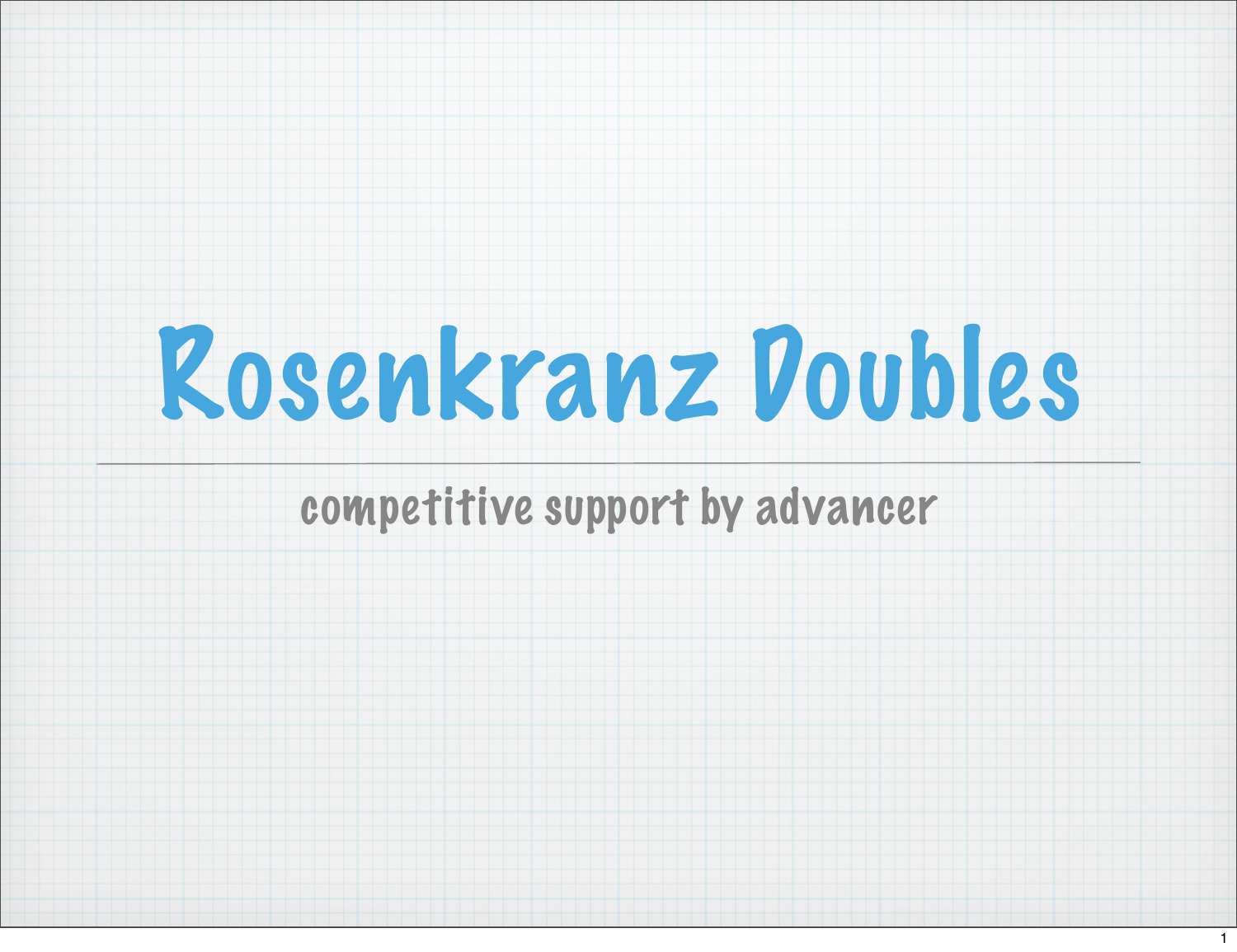## Responding to an Overcall (Advancing)

- The auction: (1♣)-1♥-(1♠)-???
- What should we bid with:



- B: ♠xx ♥KJx ♦xxxx ♣Axxx
- C: ♠xxx ♥xxx ♦Kx ♣Axxxx
- $*$   $D:$   $\bigcirc$  xxxxx  $\bigcirc$  Qx  $\bigcirc$  Axxxx (3 $\bigcirc$ )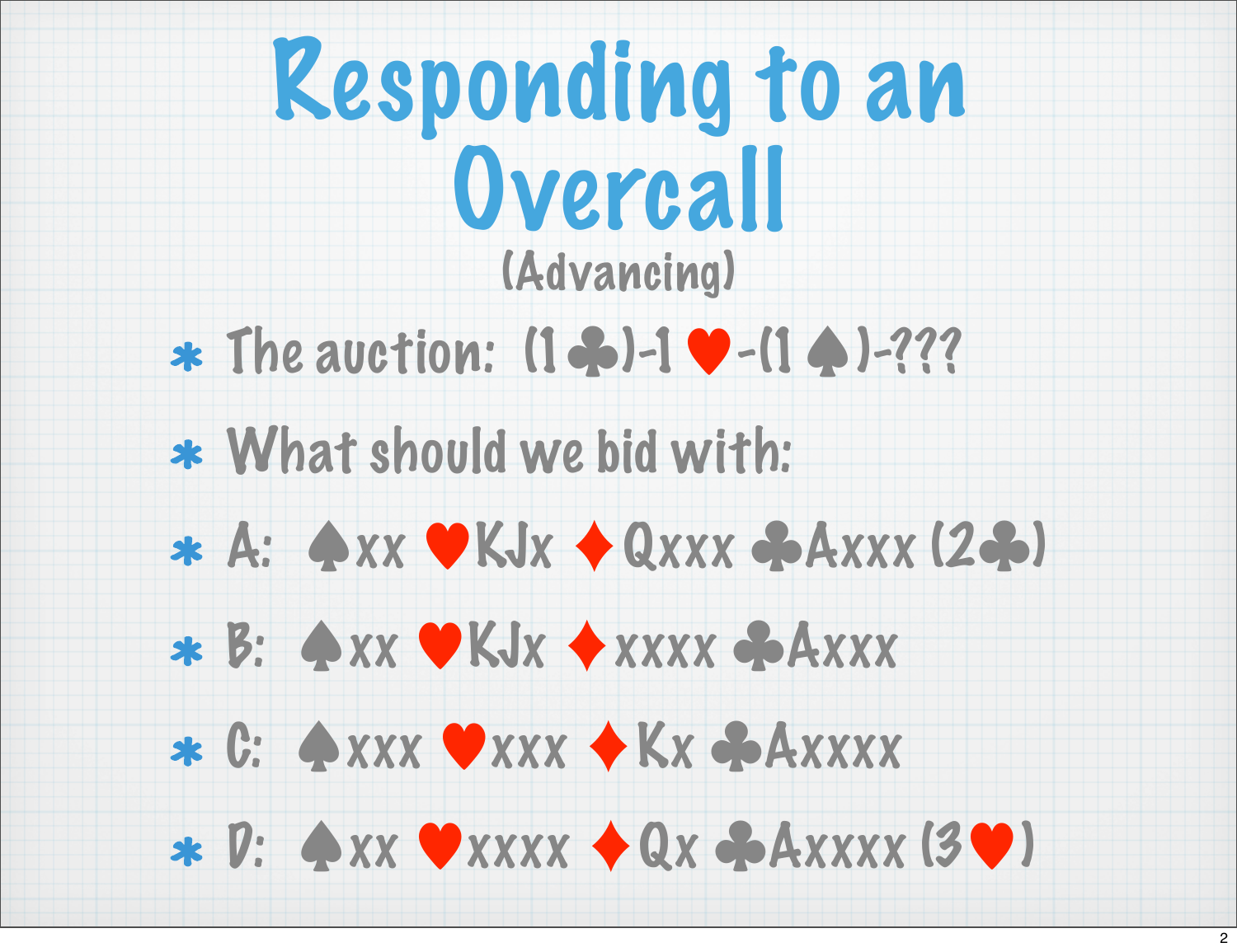## The Rosenkranz Double (when is it applicable?)

- When the opponents have bid two suits below the 2 level of partner's overcall
- You have 3+ card support and 7-9 HCPs
- \* Double with a top honor, otherwise raise
- The auction: (1♣)-1♥-(1♠)-???
	- B: ♠xx ♥KJx ♦xxxx ♣Axxx (double!)
	- C: ♠xxx ♥xxx ♦Kx ♣Axxxx (2♥)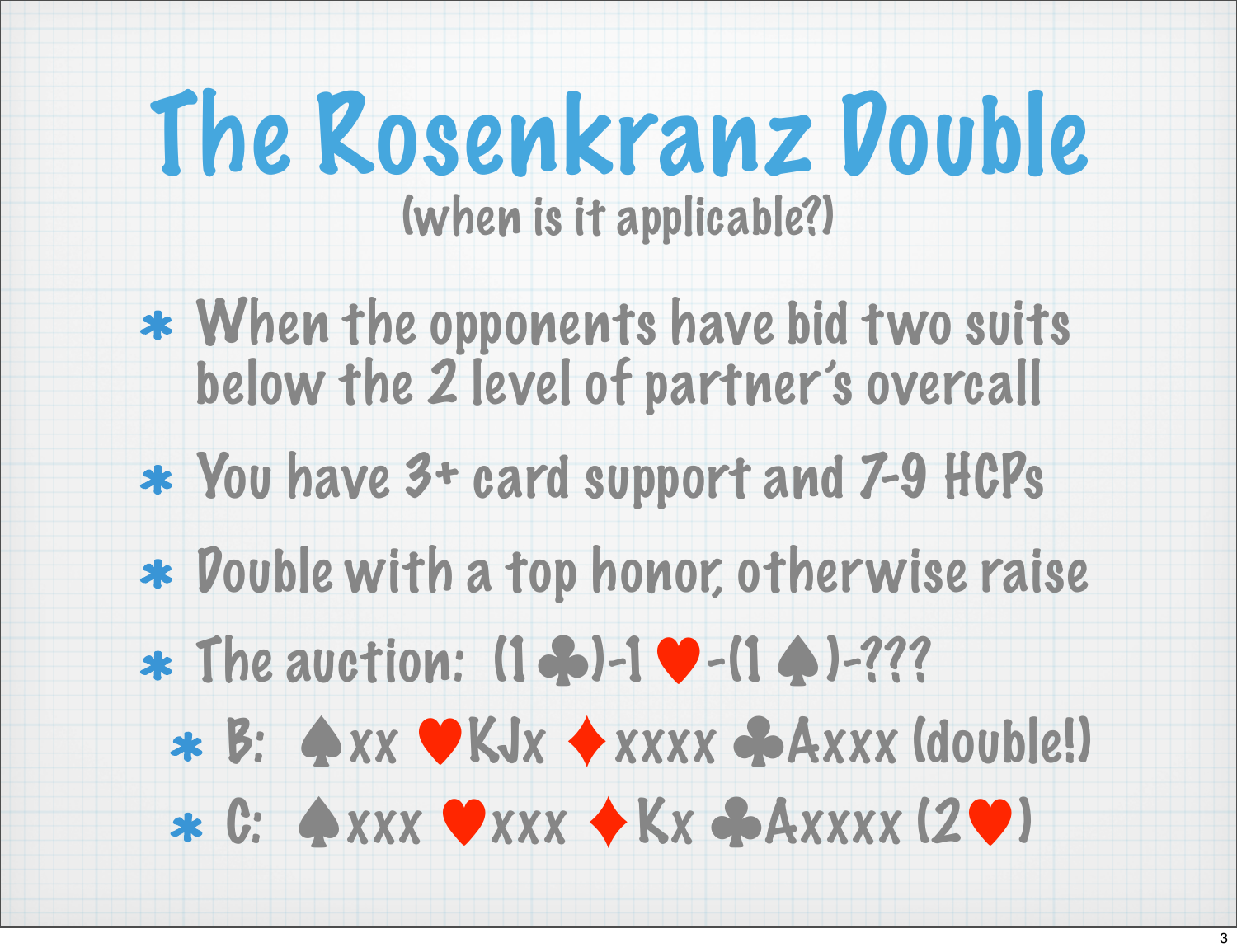#### (the redouble extension)

- When the opponents have bid two suits below the 2 level of partner's overcall
- A negative double indicates a second suit, so Rosenkranz should apply
- The auction: (1♣)-1♥-(X)-???
	- B: ♠xx ♥KJx ♦xxxx ♣Axxx (XX!) C: ♠xxx ♥xxx ♦Kx ♣Axxxx (2♥)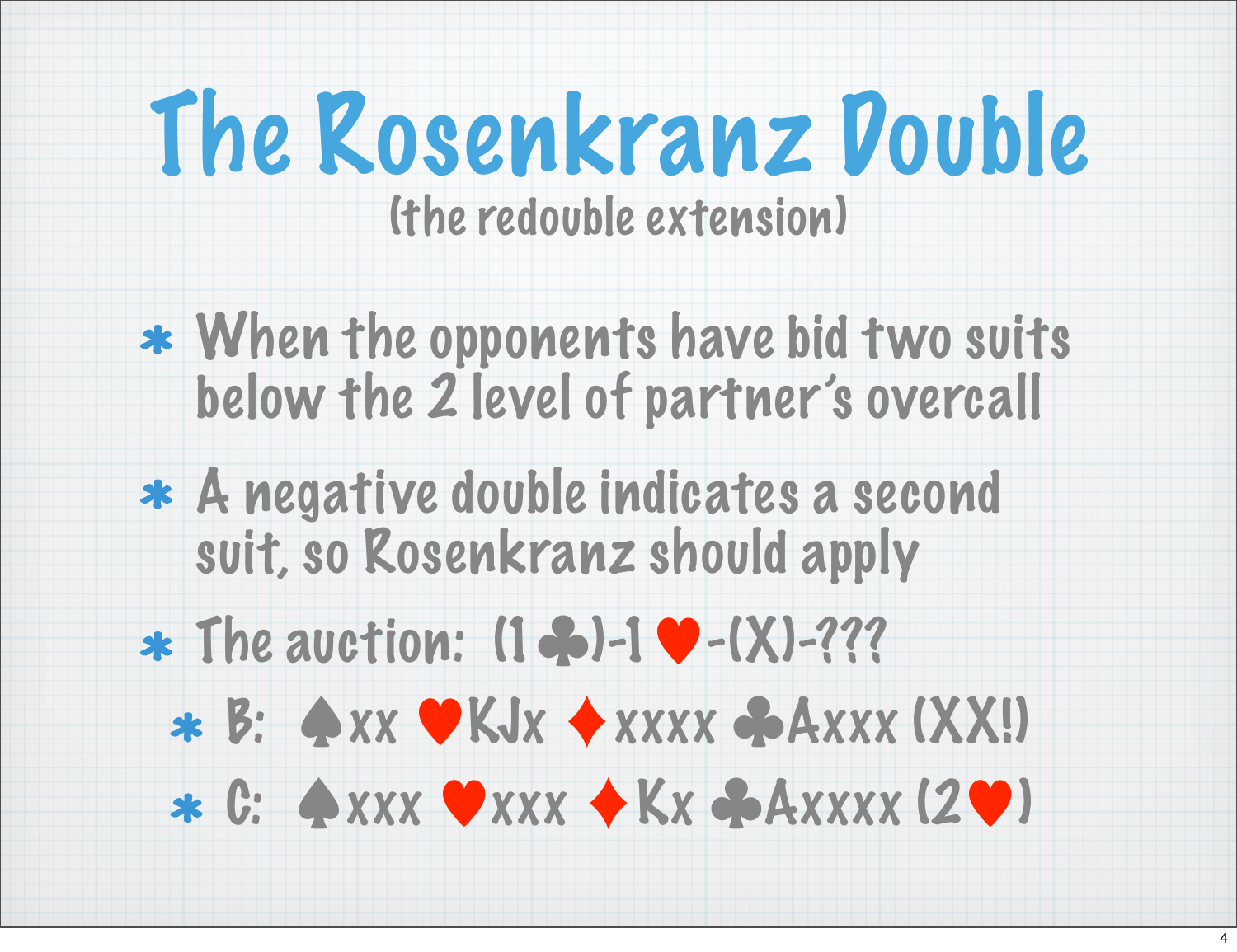(responsive/values doubles)

- The auction: (1♣)-1♥-(2♣)-???
	- Partnership Agreement REQUIRED here!
	- Officially, this is NOT a Rosenkranz sequence. It is simply a values double, which usually denies support!
	- But if you don't play responsive doubles, Rosenkranz could apply.
- What about: (1♣)-1♥-(1NT)-X
	- \* Rosenkranz or not?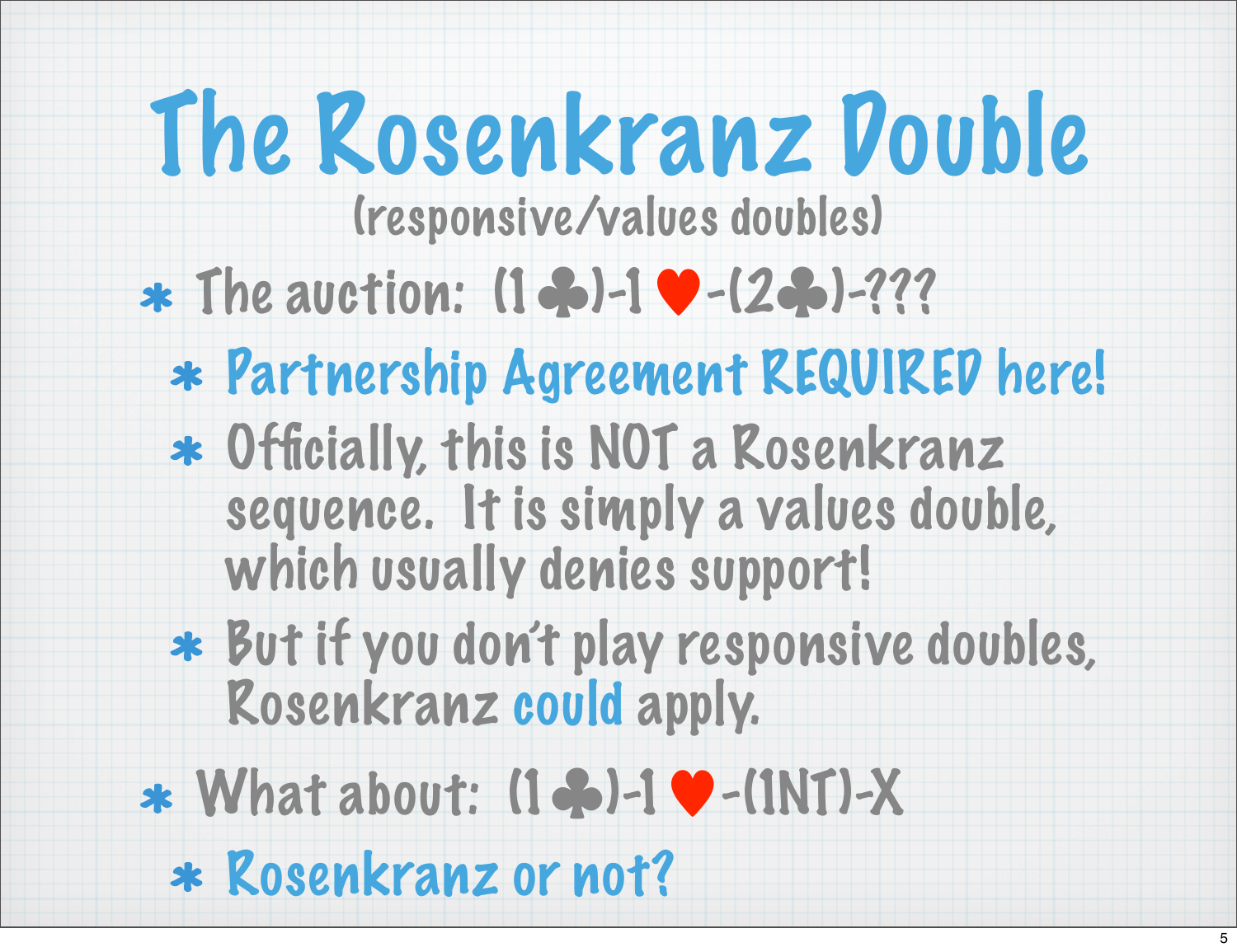### (variations)

- Reverse Rosenkranz:
	- Raise: support with top honor
	- \* Double: support without top honor
- The auction: (1♣)-1♠-(X)-???
- A Rosenkranz XX gives opener room to bid 2♥. A direct 2♠ forces him to 3♥.
- Do you want the direct 2♠ to show the slightly stronger or the weaker raise?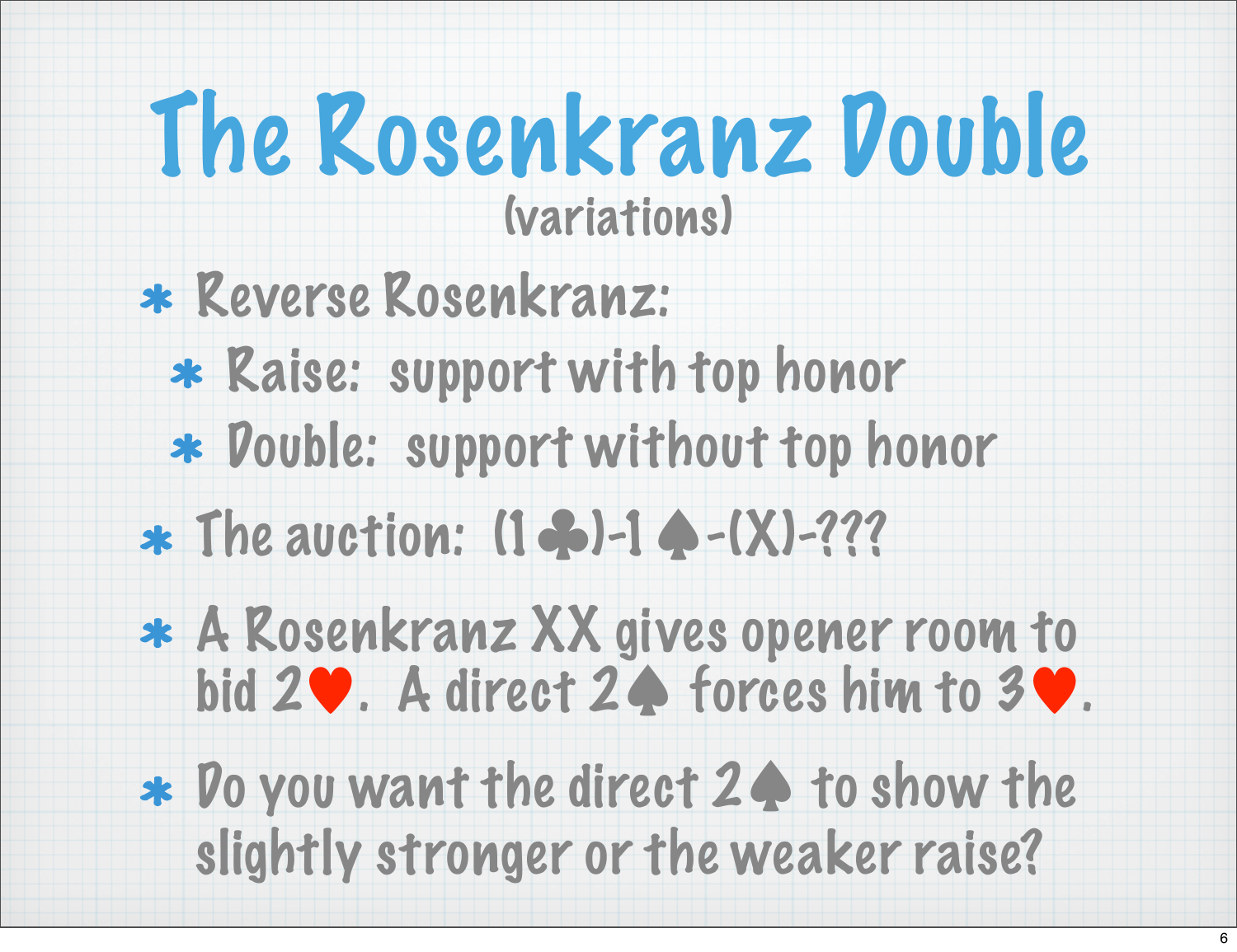#### (modern advances)

- The auction: (1♣)-1♥-(1♠)-???
- Pass: nothing to say
- Double: competitive raise, top ♥ honor Pompetitive raise, to
- \* Raise: competitive raise, no top ♥ honor



- Jump Raise: pre-emptive
- New Suit: competitive, non-forcing
- \* Cuebid: forcing, probably limit+ raise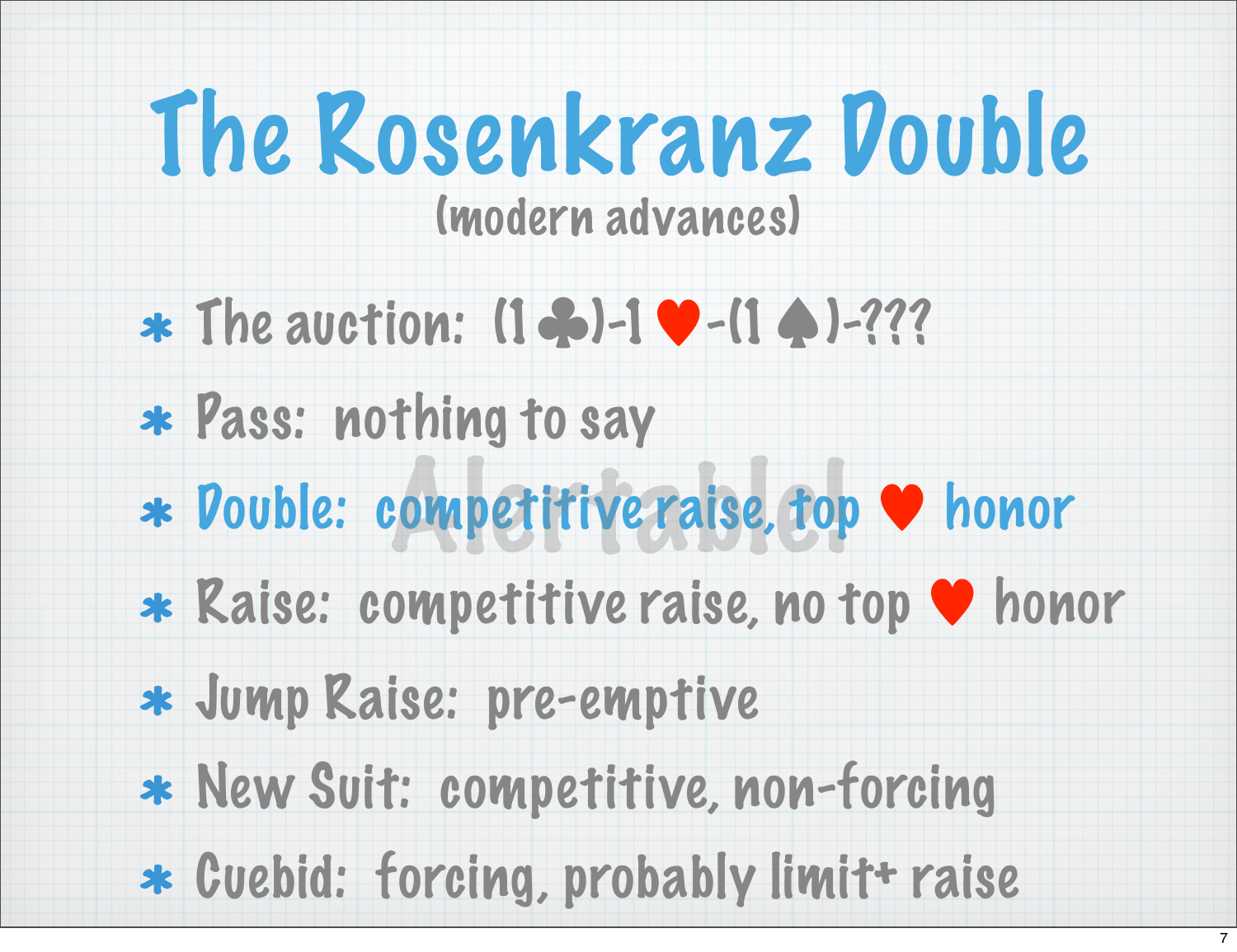## The Rosenkranz Double (how does it help?)

#### Your hand: ♠Qxx ♥xxx ♦xx ♣KQxxx

## The Auction:

- $\ast$  (1  $\bullet$ )-partner 1  $\bullet$  -(2  $\bullet$ )-youX!-
- (2NT)-partnerP- (3NT)-youP- (P)-P

## Partner: ♠KJTxx ♥xxx ♦Axx ♣xx

- Rosenkranz is alertable!
- And a ♠ lead is now easy!